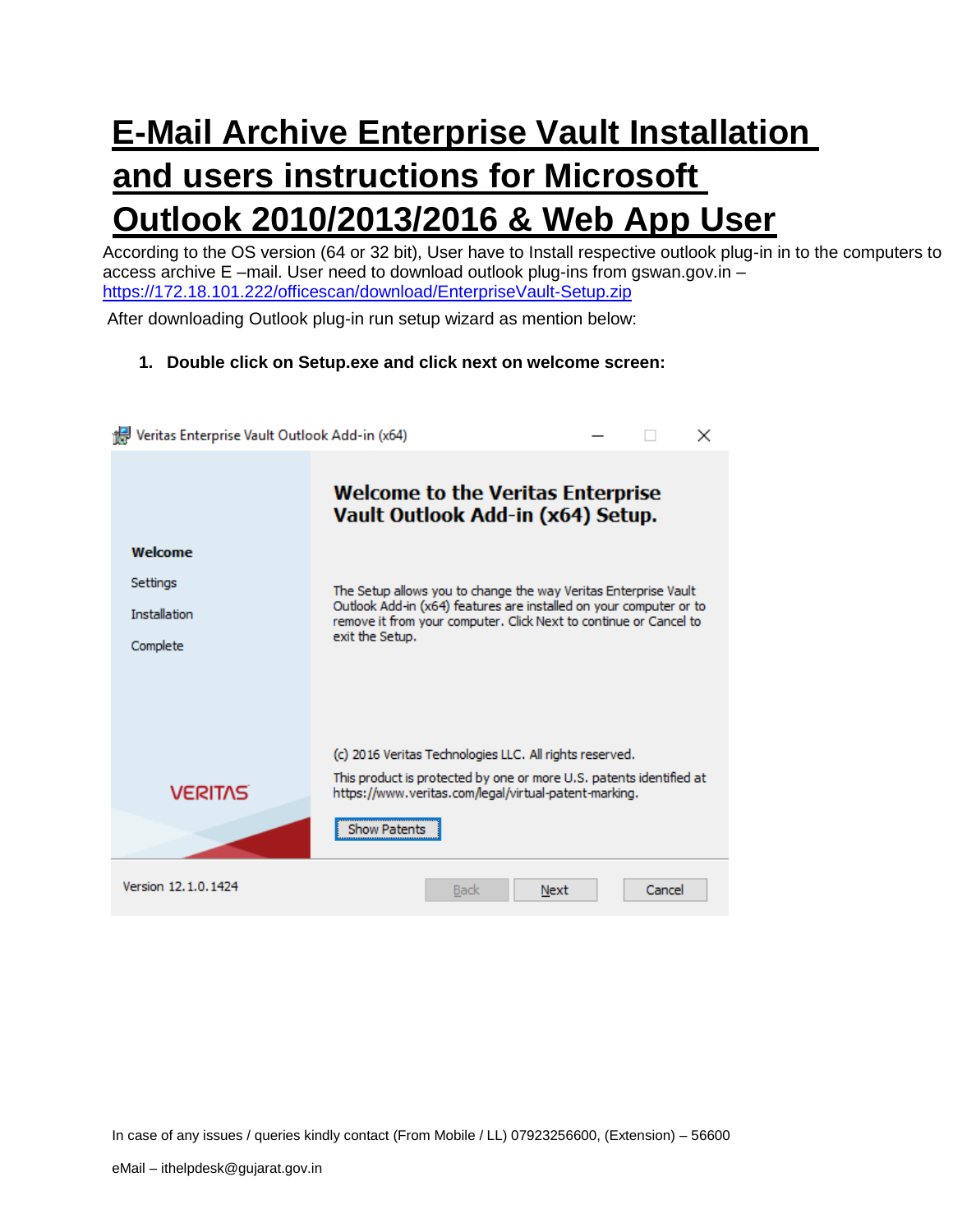# **2. Accept the terms in license agreement window and click next:**

| Veritas Enterprise Vault Outlook Add-in (x64)<br>$\times$                                  |                                                                                                                                                                                                                                                                                                                                                                                                                                                                                                                                                                                                                          |  |  |  |  |  |  |
|--------------------------------------------------------------------------------------------|--------------------------------------------------------------------------------------------------------------------------------------------------------------------------------------------------------------------------------------------------------------------------------------------------------------------------------------------------------------------------------------------------------------------------------------------------------------------------------------------------------------------------------------------------------------------------------------------------------------------------|--|--|--|--|--|--|
| <b>End-User License Agreement</b><br>Please read the following license agreement carefully |                                                                                                                                                                                                                                                                                                                                                                                                                                                                                                                                                                                                                          |  |  |  |  |  |  |
| Welcome<br><b>Settings</b><br><b>Installation</b><br>Complete<br><b>VERITAS</b>            | <b>VERITAS SOFTWARE LICENSE AGREEMENT</b><br>VERITAS TECHNOLOGIES LLC AND/OR ITS<br>AFFILIATES ("VERITAS") IS WILLING TO LICENSE THE<br>LICENSED SOFTWARE TO YOU AS THE INDIVIDUAL.<br>THE COMPANY, OR THE LEGAL ENTITY THAT WILL<br>BE UTILIZING THE LICENSED SOFTWARE<br>(REFERENCED BELOW AS "YOU" OR "YOUR") ONLY<br>ON THE CONDITION THAT YOU ACCEPT ALL OF THE<br>TERMS OF THIS VERITAS SOFTWARE LICENSE<br>AGREEMENT AND THE PRODUCT USE RIGHTS<br>SUPPLEMENT (AS DEFINED BELOW)<br>(COLLECTIVELY, THE "LICENSE AGREEMENT").<br>READ THE TERMS AND CONDITIONS OF THIS<br>LICENSE AGREEMENT CAREFULLY BEFORE USING |  |  |  |  |  |  |
|                                                                                            | THE LICENSED SOFTWARE. THIS IS A LEGAL AND<br>$\sqrt{}$ I accept the terms in the License Agreement                                                                                                                                                                                                                                                                                                                                                                                                                                                                                                                      |  |  |  |  |  |  |
| Cancel<br><b>Back</b><br><b>Next</b>                                                       |                                                                                                                                                                                                                                                                                                                                                                                                                                                                                                                                                                                                                          |  |  |  |  |  |  |

# **3. Click next in installation location window:**

| Veritas Enterprise Vault Outlook Add-in (x64)<br>$\times$   |                                                                   |  |        |  |  |  |  |
|-------------------------------------------------------------|-------------------------------------------------------------------|--|--------|--|--|--|--|
| <b>Installation location</b><br>Review the target location. |                                                                   |  |        |  |  |  |  |
| Welcome<br><b>Settings</b><br>Installation<br>Complete      | Install to:<br>C: \Program Files (x86)\Enterprise Vault\EVClient\ |  | Browse |  |  |  |  |
| <b>VERITAS</b>                                              |                                                                   |  |        |  |  |  |  |
|                                                             | <b>Back</b><br><b>Next</b>                                        |  | Cancel |  |  |  |  |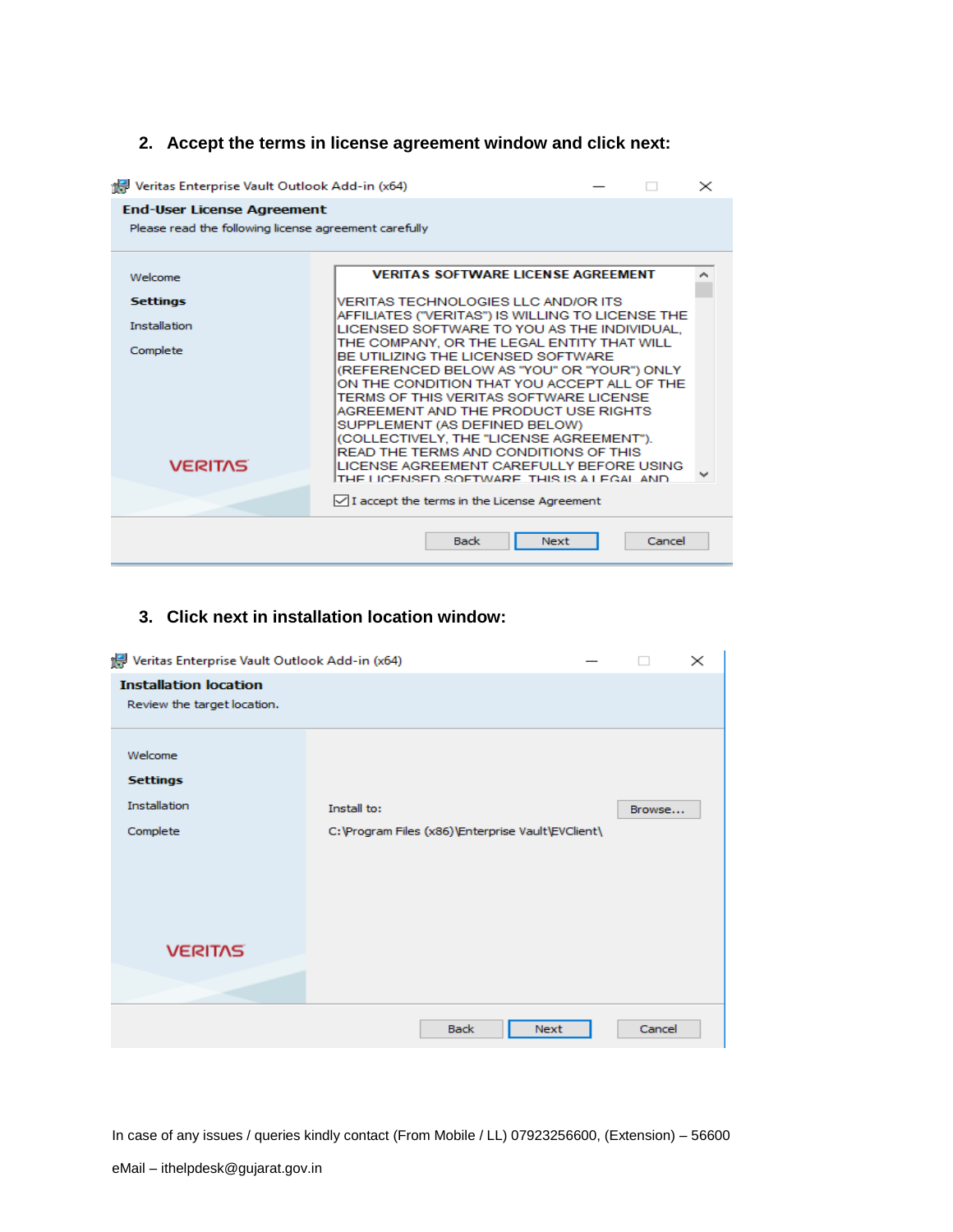#### **4. Click on Install:**

| Veritas Enterprise Vault Outlook Add-in (x64)<br>$\times$     |                                                                                                                                                               |  |        |  |  |  |  |
|---------------------------------------------------------------|---------------------------------------------------------------------------------------------------------------------------------------------------------------|--|--------|--|--|--|--|
| <b>Ready to Install</b><br>The Setup is ready to begin        |                                                                                                                                                               |  |        |  |  |  |  |
| Welcome<br><b>Settings</b><br><b>Installation</b><br>Complete | Click Install to begin the installation. If you want to review or change<br>any of your installation settings, click Back. Click Cancel to exit the<br>Setup. |  |        |  |  |  |  |
| <b>VERITAS</b>                                                |                                                                                                                                                               |  |        |  |  |  |  |
|                                                               | <b>Install</b><br><b>Back</b>                                                                                                                                 |  | Cancel |  |  |  |  |

# **5. And click on finish to complete installation.**

| Veritas Enterprise Vault Outlook Add-in (x64) |                                                                         |        | $\times$ |  |  |
|-----------------------------------------------|-------------------------------------------------------------------------|--------|----------|--|--|
|                                               | The Veritas Enterprise Vault Outlook<br>Add-in (x64) Setup is complete. |        |          |  |  |
| Welcome                                       |                                                                         |        |          |  |  |
| Settings                                      | Click the Finish button to exit the Setup.                              |        |          |  |  |
| <b>Installation</b>                           |                                                                         |        |          |  |  |
| <b>Complete</b>                               |                                                                         |        |          |  |  |
|                                               |                                                                         |        |          |  |  |
|                                               |                                                                         |        |          |  |  |
|                                               |                                                                         |        |          |  |  |
| <b>VERITAS</b>                                |                                                                         |        |          |  |  |
|                                               | <b>Back</b>                                                             | Finish | Cancel   |  |  |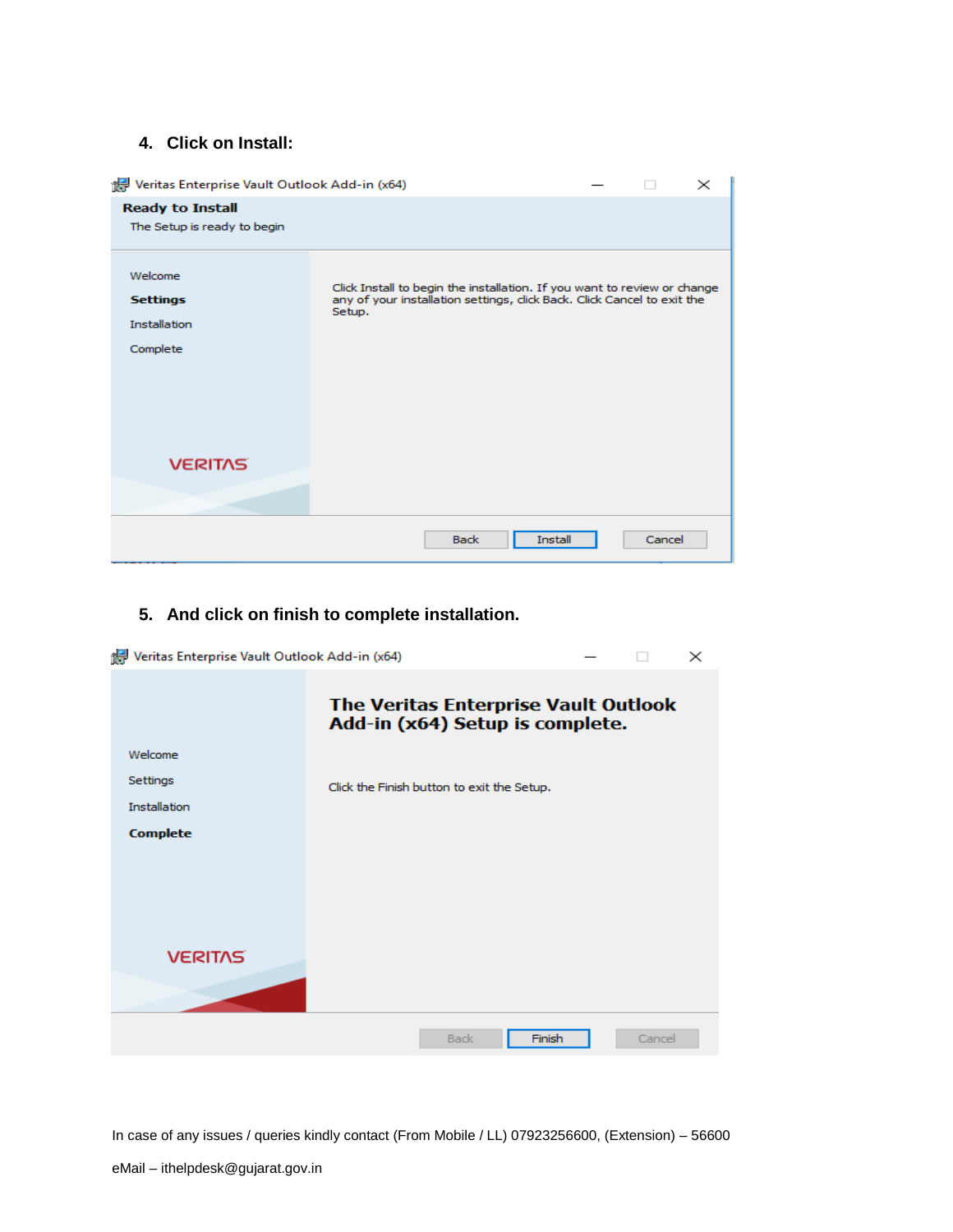After installation of outlook plug-in please restart outlook client and will find below mention add on option on outlook client ribbon.

# **Enterprise Vault options on the Outlook tools tab**

| <b>FILE</b>      | HOME                 | SEND / RECEIVE |                  | <b>FOLDER</b> | <b>VIEW</b>       | <b>ENTERPRISE VAULT</b> |
|------------------|----------------------|----------------|------------------|---------------|-------------------|-------------------------|
|                  |                      |                | 려                |               |                   |                         |
| Search<br>Vaults | Store Restore Delete |                | PST<br>Migration | Synchronize   | More<br>Actions * | Help                    |
| Search           | Actions              |                | Migrate          | Vault Cache   |                   | Other                   |

**Figure 1-1** Enterprise Vault tab in Outlook

#### **In user Inbox Archive icon will appear as mentioned below:**

### **Figure 1-2** Enterprise Vault tab in Outlook

| Inbox 55                | 범죄[日]® | <b>FROM</b>               | <b>SUBJECT</b>                                                                                                |  |  | <b>RE</b> |
|-------------------------|--------|---------------------------|---------------------------------------------------------------------------------------------------------------|--|--|-----------|
| Sent Items              | යි     | test5                     | Microsoft Outlook Test Message                                                                                |  |  | Tu        |
| Drafts [5]              |        |                           | This is an email message sent automatically by Microsoft Outlook while testing the settings for your account. |  |  |           |
|                         | æ      |                           | Microsoft Outlo Microsoft Outlook Test Message                                                                |  |  | Tu        |
| Deleted Items 70        |        |                           | This is an email message sent automatically by Microsoft Outlook while testing the settings for your account  |  |  |           |
|                         | d      |                           | Microsoft Outlo Microsoft Outlook Test Message                                                                |  |  | Tu        |
| ▷ samiur@gujarat.gov.in |        |                           | This is an email message sent automatically by Microsoft Outlook while testing the settings for your account  |  |  |           |
|                         | r.     |                           | Microsoft Outlo Microsoft Outlook Test Message                                                                |  |  | Tu        |
| ⊿ test6@qujarat.gov.in  |        |                           | This is an email message sent automatically by Microsoft Outlook while testing the settings for your account. |  |  |           |
| Inbox 110               | d.     |                           | Microsoft Outlo Microsoft Outlook Test Message                                                                |  |  | Tu        |
| Drafts <sup>[2]</sup>   |        |                           | This is an email message sent automatically by Microsoft Outlook while testing the settings for your account  |  |  |           |
| Sent Items              | dS     |                           | Microsoft Outlo Microsoft Outlook Test Message                                                                |  |  | Tu        |
| Deleted Items           |        |                           | This is an email message sent automatically by Microsoft Outlook while testing the settings for your account. |  |  |           |
| Junk Email              | 嶹      |                           | Microsoft Outlo Microsoft Outlook Test Message                                                                |  |  | Tu        |
|                         |        |                           | This is an email message sent automatically by Microsoft Outlook while testing the settings for your account  |  |  |           |
| Junk E-Mail [1]         | ď      | test5                     | Microsoft Outlook Test Message                                                                                |  |  | Tu        |
| Outbox                  |        |                           | This is an email message sent automatically by Microsoft Outlook while testing the settings for your account  |  |  |           |
| <b>RSS Feeds</b>        | æ      | test5                     | 123                                                                                                           |  |  | Tu        |
| ▷ Spam Mail             |        | $123 \leq end$            |                                                                                                               |  |  |           |
| Search Folders          |        |                           |                                                                                                               |  |  |           |
|                         | ď      | Basanta Patra(G           |                                                                                                               |  |  | Fri       |
|                         | ď      | Basanta Patra(G FW:       |                                                                                                               |  |  | Fri       |
|                         |        | test                      |                                                                                                               |  |  |           |
|                         | स      | Basanta Patra(G RE:       |                                                                                                               |  |  | Fri       |
|                         |        | trst                      |                                                                                                               |  |  |           |
|                         | र्स    | Basanta Patra(G RE: test5 |                                                                                                               |  |  | Fri       |
|                         |        | recvd                     |                                                                                                               |  |  |           |
|                         | Ġ      | Basanta Patra(G RE:       |                                                                                                               |  |  | Fri       |
|                         |        | recvd                     |                                                                                                               |  |  |           |
|                         |        |                           |                                                                                                               |  |  |           |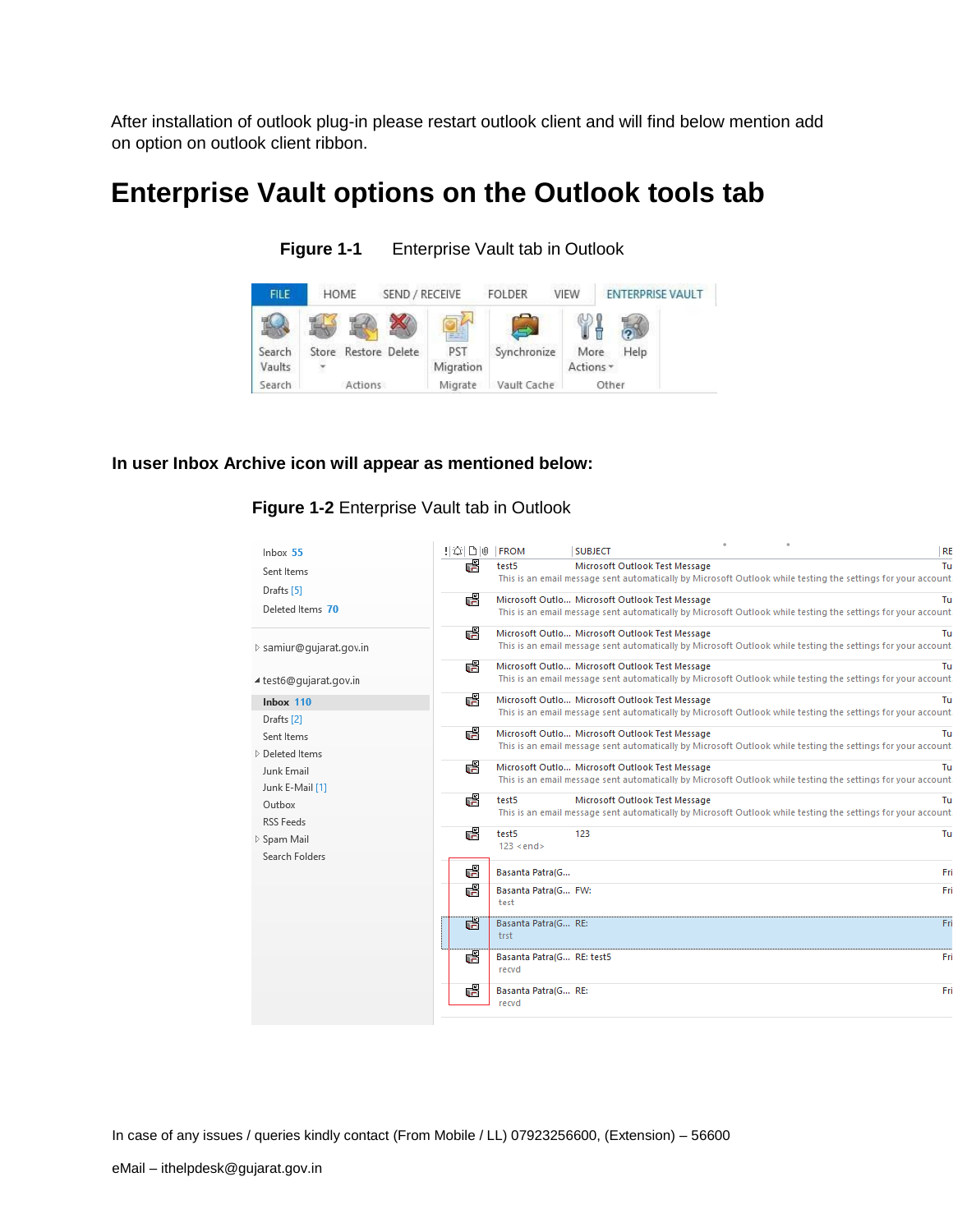**To open Archive mail double click on mail and one-time User need to enter User credential as mention below:**

| Gujarat\user id                             |          |
|---------------------------------------------|----------|
| Windows Security                            | $\times$ |
| <b>OUTLOOK.EXE</b>                          |          |
| Connecting to gsdc-ev-mb-06.gujarat.gov.in. |          |
| gujarat\test6                               |          |
|                                             | ᢙ        |
|                                             |          |
| Domain: gujarat                             |          |
| Remember my credentials                     |          |
|                                             |          |
| OK                                          | Cancel   |
|                                             |          |

#### **Once you applied credential, Mail will open in new window as original mail.**

| ᅜ ⊵<br>$\circ$<br>$\leftarrow$<br><b>MESSAGE</b><br><b>FILE</b> | $\downarrow$ =                                                                                                                                                   |                                                                                                                                |                                                                                                                                       | Re: Mail at 1053 - Message (HTML)                                                                                                                                  | $? \quad \Box$ |       |
|-----------------------------------------------------------------|------------------------------------------------------------------------------------------------------------------------------------------------------------------|--------------------------------------------------------------------------------------------------------------------------------|---------------------------------------------------------------------------------------------------------------------------------------|--------------------------------------------------------------------------------------------------------------------------------------------------------------------|----------------|-------|
| lgnore<br>Delete<br>∴ <mark>o</mark> Junk≁<br>Delete            | Meeting<br>Reply Reply Forward <b>BO</b> More ~<br>All<br>Respond                                                                                                | Administrator<br><sup>2</sup> To Manager<br>$\checkmark$ Done<br>□ Team Email<br>Reply & Delete<br>F Create New<br>Quick Steps | ₹ <sub>En</sub> Rules <sub>*</sub><br>OneNote<br>Move<br>⋤<br><sup>8</sup> Actions *<br>$\sim$<br>Move<br>$\overline{\mathbb{F}_M}$ . | 储<br><b>No</b> Find<br>H<br>Related -<br>Translate<br>Mark Categorize Follow<br>ि Select र<br>$Up -$<br>Unread<br>Tags<br>Editing<br>$\overline{\Gamma_{\rm M}}$ . | Zoom<br>Zoom   |       |
|                                                                 | Wed 22-03-2017 22:55<br>Manish Mehlawat <manishme@agispl.com><br/>Re: Mail at 1053<br/>To test5; Dipesh Kumar (GoG - Orange Support Dept.)</manishme@agispl.com> |                                                                                                                                |                                                                                                                                       |                                                                                                                                                                    |                |       |
| <b>Enterprise Vault</b>                                         |                                                                                                                                                                  |                                                                                                                                |                                                                                                                                       |                                                                                                                                                                    |                | $+$ G |
| Rec                                                             |                                                                                                                                                                  |                                                                                                                                |                                                                                                                                       |                                                                                                                                                                    |                |       |
|                                                                 | Sent from my Samsung Galaxy smartphone.                                                                                                                          |                                                                                                                                |                                                                                                                                       |                                                                                                                                                                    |                |       |
| From: test5<br>Subject: Mail at 1053                            | -------- Original message --------<br>Date: 3/22/17 10:53 PM (GMT+05:30)                                                                                         | To: manishme@agispl.com, "Dipesh Kumar (GoG - Orange Support Dept.)", test5                                                    |                                                                                                                                       |                                                                                                                                                                    |                |       |

This message contains confidential information and is intended only for the individual named. If you are not the named addressee you should not disseminate, distribute or copy this e-mail if you have received this e-mail b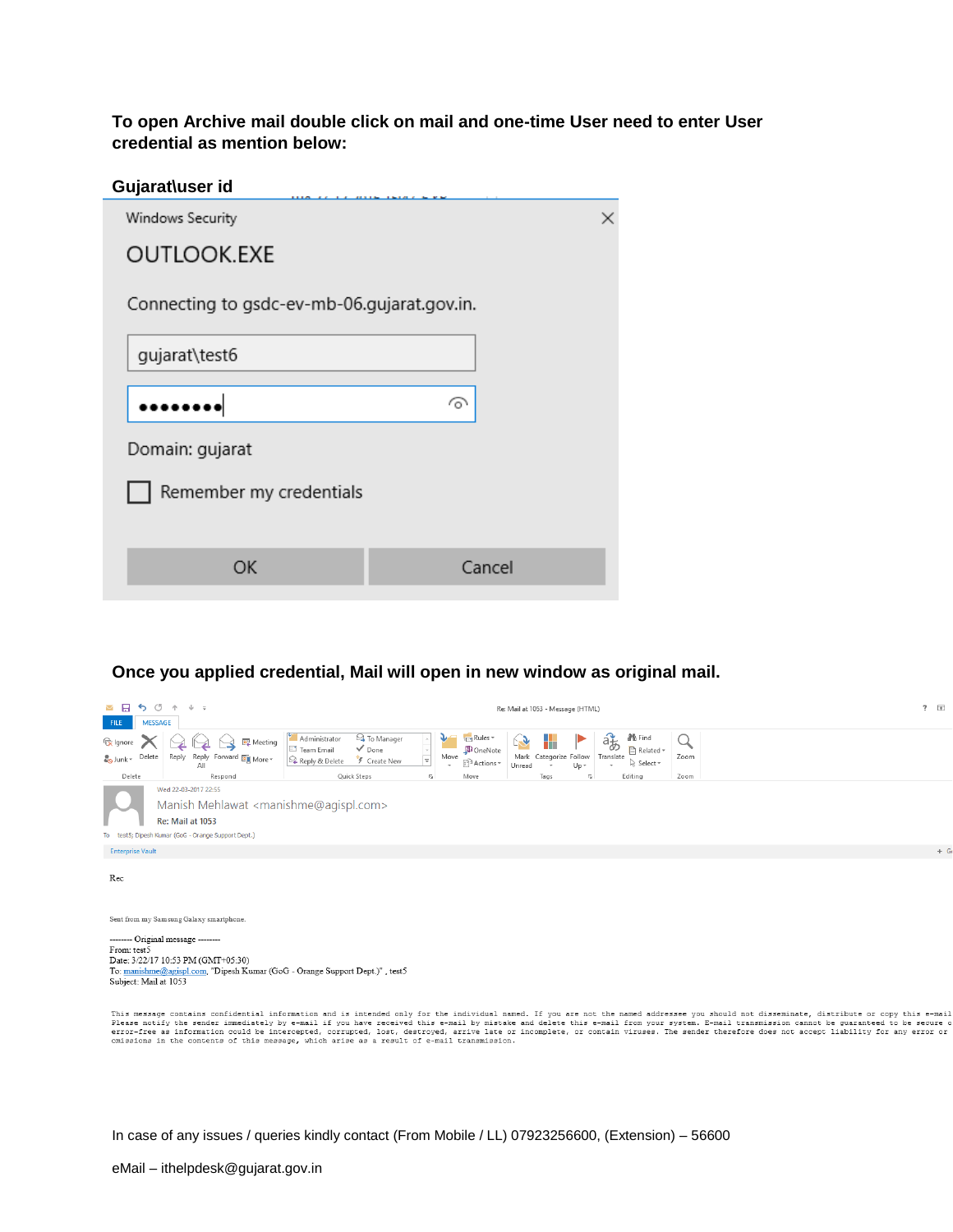# **E-mail Archive for web mail user:**

**1. User can also access archived mails by using mail archive through web mail.**



**2. Just double click on mail and it will ask for user credential as mentioned** 

|                                                     | https://webmail.gujarat.gov.in/owa/#path=/mail $\rho$ = $\triangle$ d $\sim$ Mail - test5 - Outlook | $\times$ $P$ e                                                                                                                   |                             |                                                                          | LP.<br>$\wedge$<br>价 ☆ @ ● |
|-----------------------------------------------------|-----------------------------------------------------------------------------------------------------|----------------------------------------------------------------------------------------------------------------------------------|-----------------------------|--------------------------------------------------------------------------|----------------------------|
| 冊<br>Mail                                           |                                                                                                     |                                                                                                                                  |                             | Δ                                                                        | ю.                         |
| ٩<br>Search Mail and People                         | $\bigoplus$ New   $\vee$<br>\$ Reply all   ∨                                                        | <b>ID</b> Delete<br>$\blacksquare$ Archive Junk $\vee$<br>Sweep                                                                  | Move to $\vee$              | Categories V<br>$\cdots$                                                 | <b>9</b> Undo              |
| A Favorites<br>Inbox<br>Sent Items<br>Deleted Items | Inbox<br>Microsoft Outlook Test Message<br>test5                                                    | All v<br>12/27/2016<br>$\wedge$<br>This is an email message sent automatically by Microsoft Outlook while testing the settings f | RE: test5<br>test5 $\times$ | Basanta Patra(GoG-Wipro Support Dept.)<br>Fri 12/11/2015, 1:40 PM        | \$ Reply all   ∨           |
| $\land$ test5<br>Inbox                              | 123<br>123                                                                                          | 12/27/2016<br><b>Windows Security</b>                                                                                            | $\times$                    | lise Vault                                                               | ö                          |
| Drafts<br>Sent Items                                | Basanta Patra(GoG-Wipro Su<br>(No subject)                                                          | iexplore<br>Connecting to gsdc-ev-mb-01.qujarat.gov.in.                                                                          |                             |                                                                          |                            |
| $\vee$ Deleted Items<br>Junk Email<br>Junk E-Mail   | Basanta Patra(GoG-Wipro Su<br>FW:<br>test From: test5 Sent: Friday, December 1                      | gujarat\test5<br>                                                                                                                |                             |                                                                          |                            |
| Notes<br>RSS Feeds<br>v Spam Mail                   | Basanta Patra(GoG-Wipro Su<br>RE:<br>trst From: test5 Sent: Friday, December 11                     | Domain: qujarat<br>Remember my credentials                                                                                       |                             | December 11, 2015 1:40 PM<br>Patra(GoG-Wipro Support Dept.)<br><b>t5</b> |                            |
|                                                     | Basanta Patra(GoG-Wipro Su<br>RE: test5<br>recvd From: test5 Sent: Friday, December                 | OK<br>Cancel                                                                                                                     |                             |                                                                          |                            |
|                                                     | Basanta Patra(GoG-Wipro Support Dept.)<br>RE:                                                       | 12/11/2015<br>recvd From: test5 Sent: Friday, December 11, 2015 12:34 PM To: Basanta Patra(GoG-Wipro Su                          |                             |                                                                          | $\checkmark$               |

**below: Gujarat\user id**